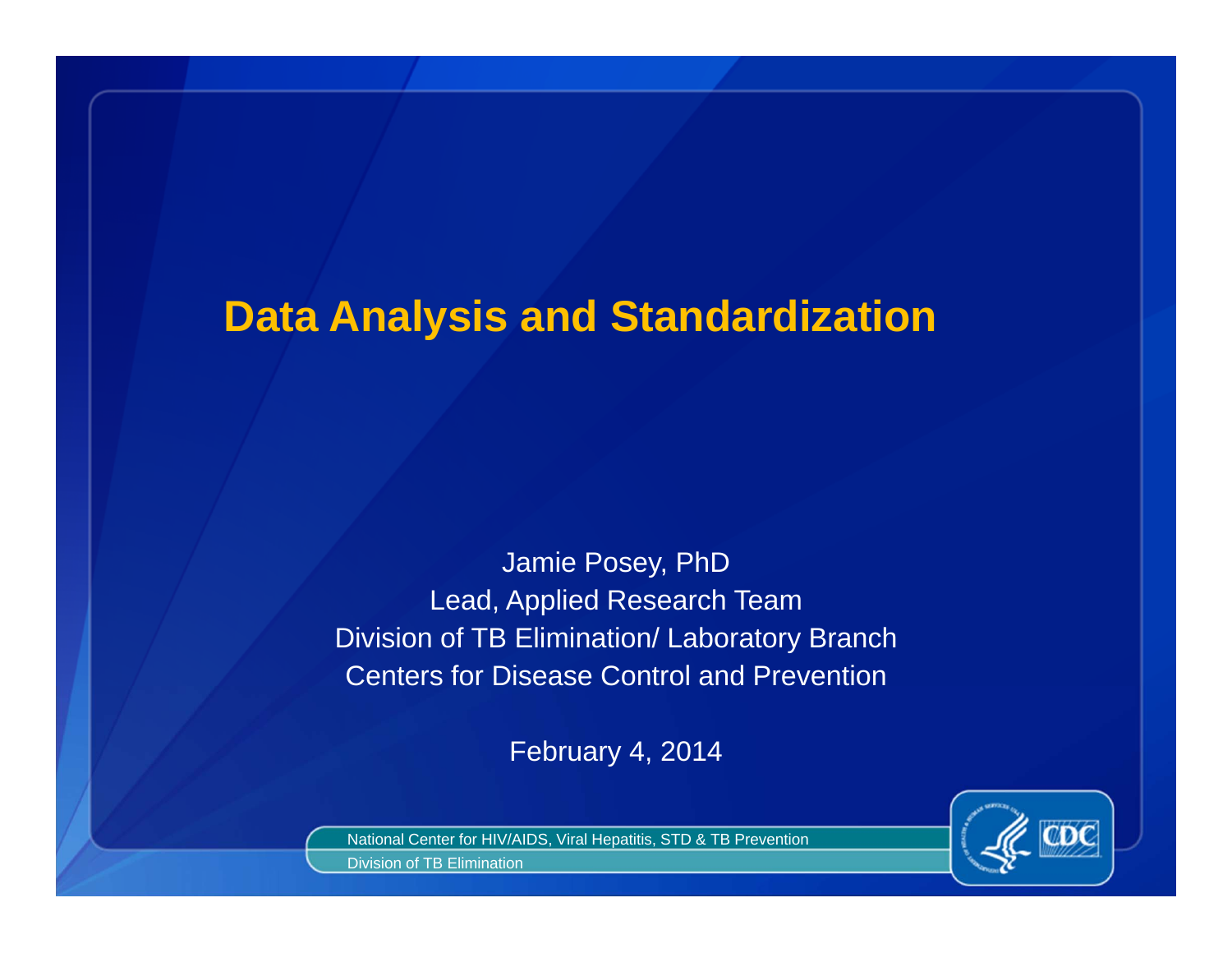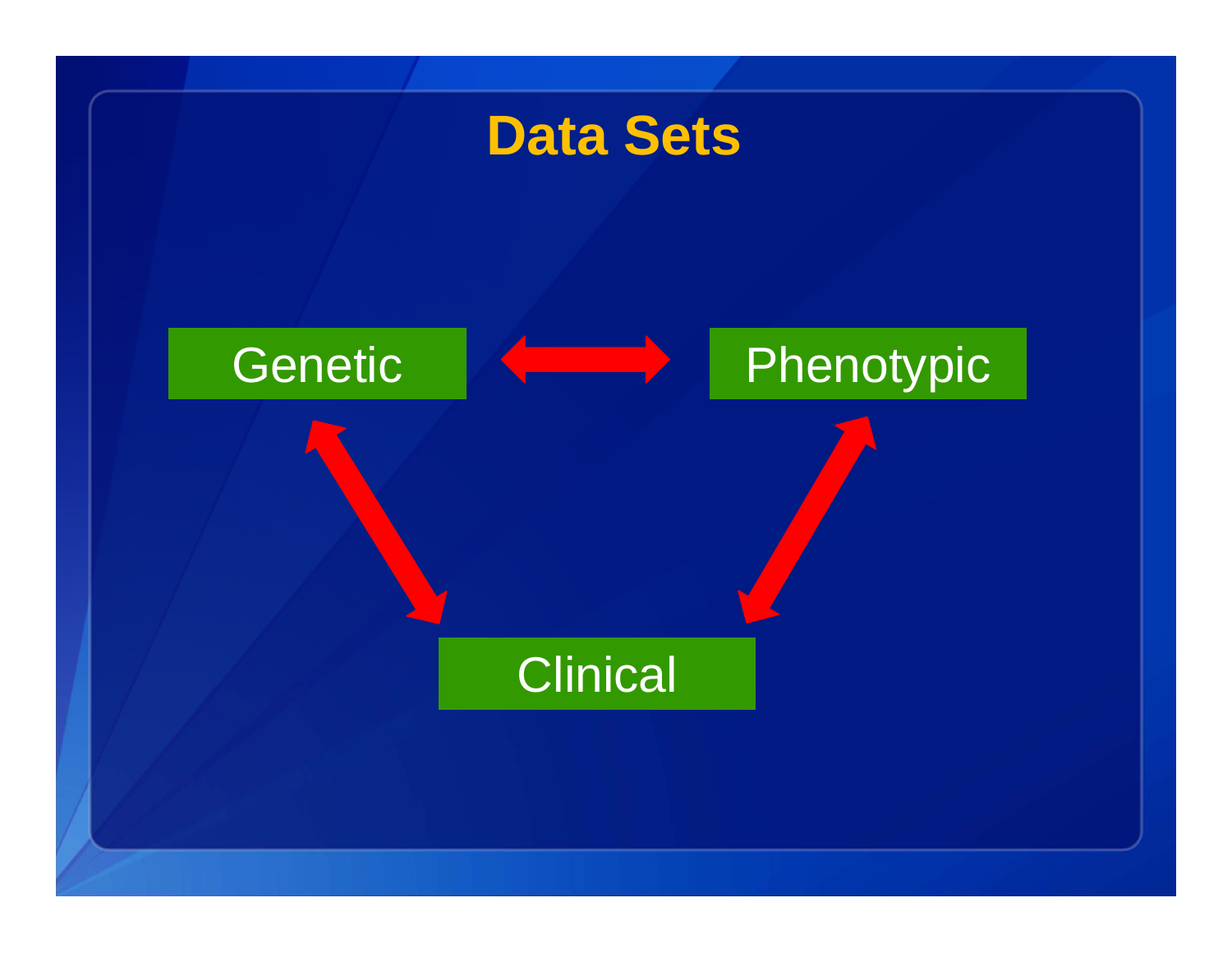## **Genetic Data**

### **D** DNA sequence is DNA sequence

#### **Q** Targeted sequencing

**Q** Sanger

 $\Box$ Next generation sequencers

#### **Q** Whole genome sequencing

- **Q** Analysis pipeline
- **Q** What loci to include for each drug

#### $\sqcup$ **Heteroresistance**

- **□** Standardizing data entry
	- **Nucleotide and protein sequence**
	- $\Box$ One or three letter for nucleotide and amino acid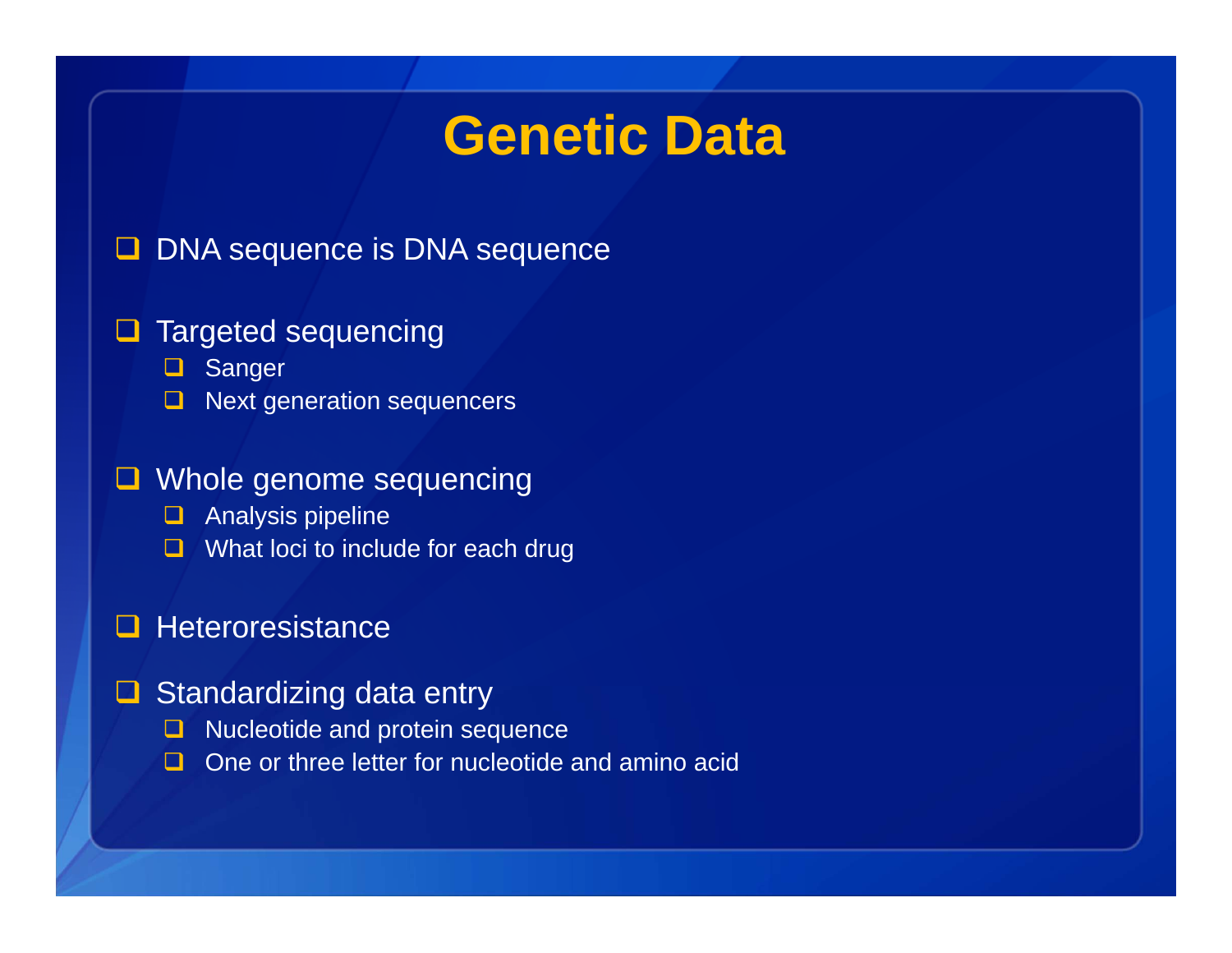# **Phenotypic Data**

### **□ Not a single method used universally**

- **Q** Agar proportion
- **Q** Absolute concentration
- **Liquid systems**

**Q** Various types of media for each assay

- $\Box$  Solid 7H10, 7H11, LJ
- □ Liquid

□ MIC data **□ Convert to R or S** 

**□ Enzymatic data**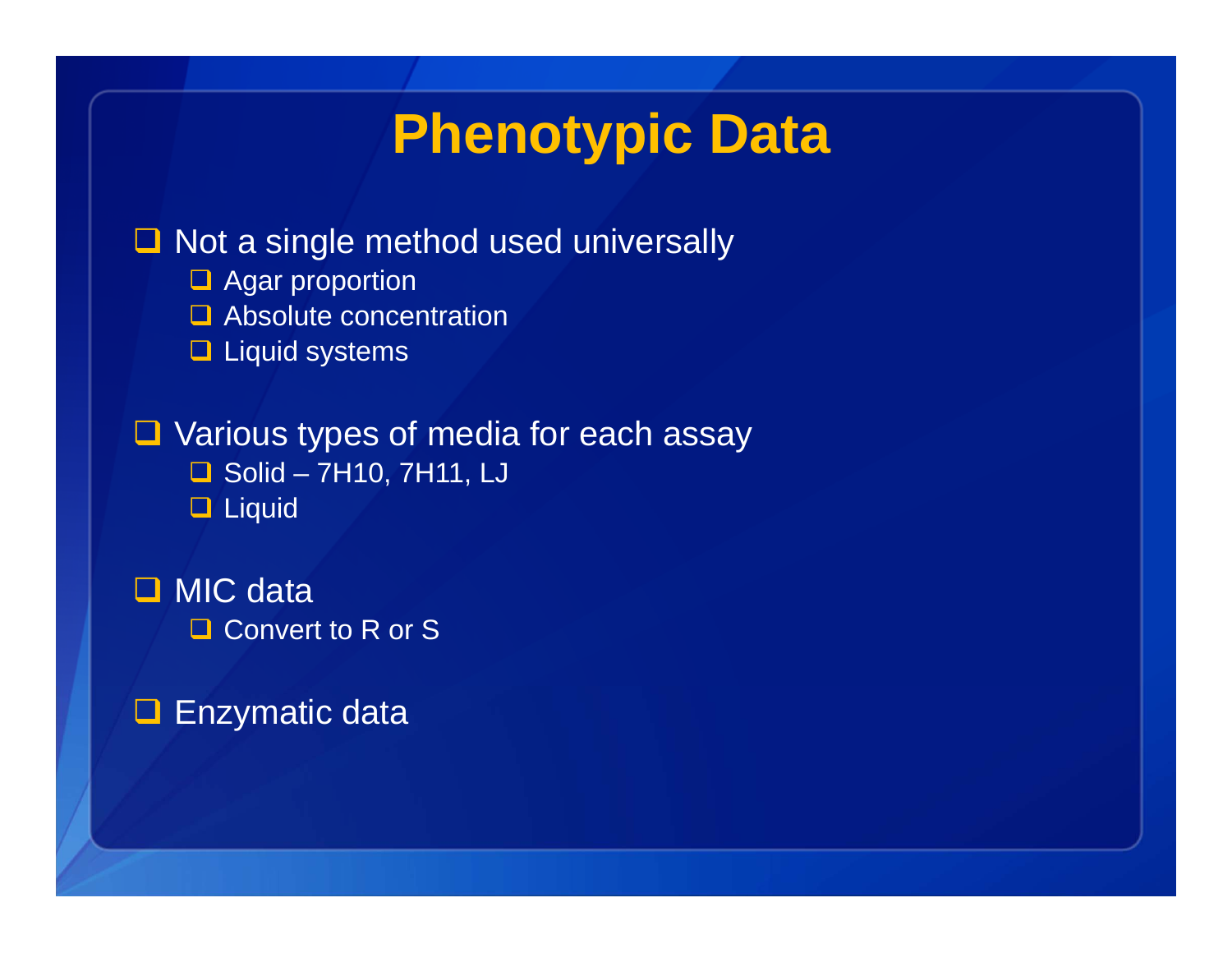# **Analytic Capacity**

### $\Box$  Keep it simple

### **□** Who are the end users?

- **□** Academia
- **Q** Industry
- **Q** Laboratorians
- **□ Clinicians**

### $\Box$  How will the data be used?

- $\Box$  Probability a mutation confers resistance
- **□** What level of resistance?
- **□ Sensitivity / Specificity**
- $\Box$  Identify gaps

### **□ Statistical Platform**

**Downloadable**